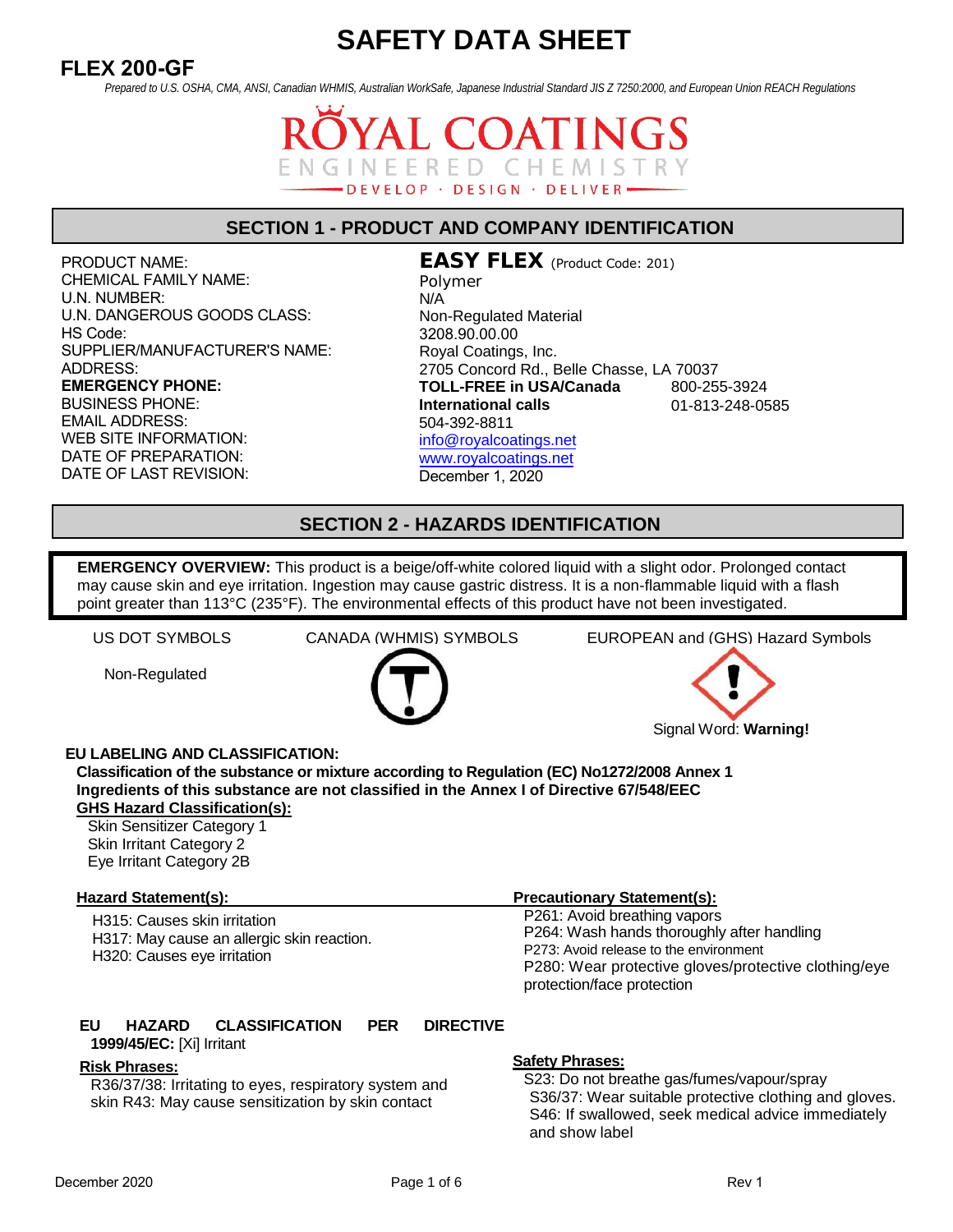# $GG:9HM85H5G<99H$

# :@9L'&\$\$!::

### <95@H<'<5N5F8G'CF'F=G?G':FCA'9LDCGIF9.'

#### 57 I H9.

=B<505H=CB Inhalation of this product may cause irritation to the respiratory tract.

9M9. May cause irritation.

G?-B. Contact with skin may cause irritation with redness. May cause an allergic reaction (sensitization).

**EB**; 9GH<sub>E</sub>CB. Ingestion may cause gastrointestinal irritation including pain, vomiting or diarrhea.

7<FCB=7. None known

**H5F: 9HCF: 5BG. ACUTE: Eye, Respiratory System, Skin** CHRONIC: None Known<sup>'</sup>

### G97H=CB'''!'7CADCG=H=CB'UbX'=B:CFA5H=CB'CB'=B:F98=9BHG'

| $<$ 5N5F8CIG-B; F98-9BHG.                                                                                                                                      | 75G        | $9 - B97G$  | $-7G7$            | $KH^{\prime}$ $\prime$ | <5N5F87@5GG=:=75H=CB/<br>$F=G$ ? $D < F$ 5G9G                        |
|----------------------------------------------------------------------------------------------------------------------------------------------------------------|------------|-------------|-------------------|------------------------|----------------------------------------------------------------------|
| Diglycidyl ether of Bisphenol A<br>(Oxirane, 2,2ó-[(1-<br>methylethylidene)bis(4,1-<br>phenyleneoxymethylene)]bis-,<br>homopolymer)                            | 25085-99-8 | Not listed. | Not Listed        | $<60\%$                | <b>HAZARD CLASSIFICATION:</b><br>None RISK PHRASES: None             |
| Aliphatic glycidyl ether<br>(Oxirane, mono[(C12-14-<br>alkyloxy)methyl] derivs.)                                                                               | 68609-97-2 | 271-846-8   | <b>Not Listed</b> | < 15%                  | HAZARD CLASSIFICATION: [Xi] Irritant<br>RISK PHRASES: R36/37/38, R43 |
| <b>Proprietary Ingredients</b>                                                                                                                                 | Not Listed | Not Listed  | Not Listed        | <b>Balance</b>         | <b>HAZARD CLASSIFICATION:</b><br>None RISK PHRASES: None             |
| Balance of other ingredients are non-hazardous or less than 1% in concentration (or 0.1% for<br>carcinogens, reproductive toxins, or respiratory sensitizers). |            |             |                   |                        |                                                                      |

**ВСН9.** ALL WHMIS required information is included in appropriate sections based on the ANSI Z400.1-2004 format. This product has been classified in accordance with the hazard criteria of the CPR and the MSDS contains all the information required by the CPR, EU Directive s and the Japanese Industrial Standard JIS Z 7250: 2000.

# G97H=CB('!' :=FGH!5=8 A95G I F9G

Contaminated individuals of chemical exposure must be taken for medical attention if any adverse effect occurs. Rescuers should be taken for medical attention, if necessary. Take copy of label and MSDS to health professional with contaminated individual.

9M9 7 CBH57H. If product enters the eyes, open eyes while under gentle running water for at least 15 minutes. Seek medical attention if blurred vision occurs or irritation persists.

G?=B'7CBH57H. Wash skin thoroughly after handling. Seek medical attention if irritation develops and persists. Remove contaminated clothing. Launder before re-use.

**EB**<5@5H**ECB.** If breathing becomes difficult, remove victim to fresh air. If necessary, use artificial respiration to support vital functions. Seek medical attention if breathing dificulty continues.

**EB**; 9GH=CB. If product is swallowed, call physician or poison control center for most current information. If professional advice is not available, do not induce vomiting. Never induce vomiting or give diluents (milk or water) to someone who is unconscious, having convulsions, or who cannot swallow. Seek medical advice. Take a copy of the label and/or MSDS with the victim to the health professional.

A98-750 7CB8-H-CBG 5: : F5J5H98 6M 9LDCG IF9. Pre-existing skin problems may be aggravated by prolonged exposure to this product.

F97CAA9B85H=CBG'HC'D<MG=7=5BG. Treat symptoms and reduce over-exposure.

#### G97H=CB ) '!' :=F9!:=; <H=B; A95GIF9G' :  $@5G<$  DC=BH. Not flammable 5 IHC=: B=H=CB H9AD9F5HIF9: Not Available<sup>-</sup> Upper (UEL): Not Available' :@5AA56@9`@=A=HG`fl]b`U]f`Vm`jc`iaYž`ıŁ: Lower (LEL): Not Available :=F9'9LH=B; I=G<=B; A5H9F=5@G: Water, carbon dioxide, foam, or dry chemical IBIGI50::= F9'5B8'9LD@CG=CB'<5N5F8G: Produces dense black smoke and toxic fumes. **Explosion Sensitivity to Mechanical Impact:** Not Available **Explosion Sensitivity to Static Discharge:** Not Available

December 2021

Page 2 of 6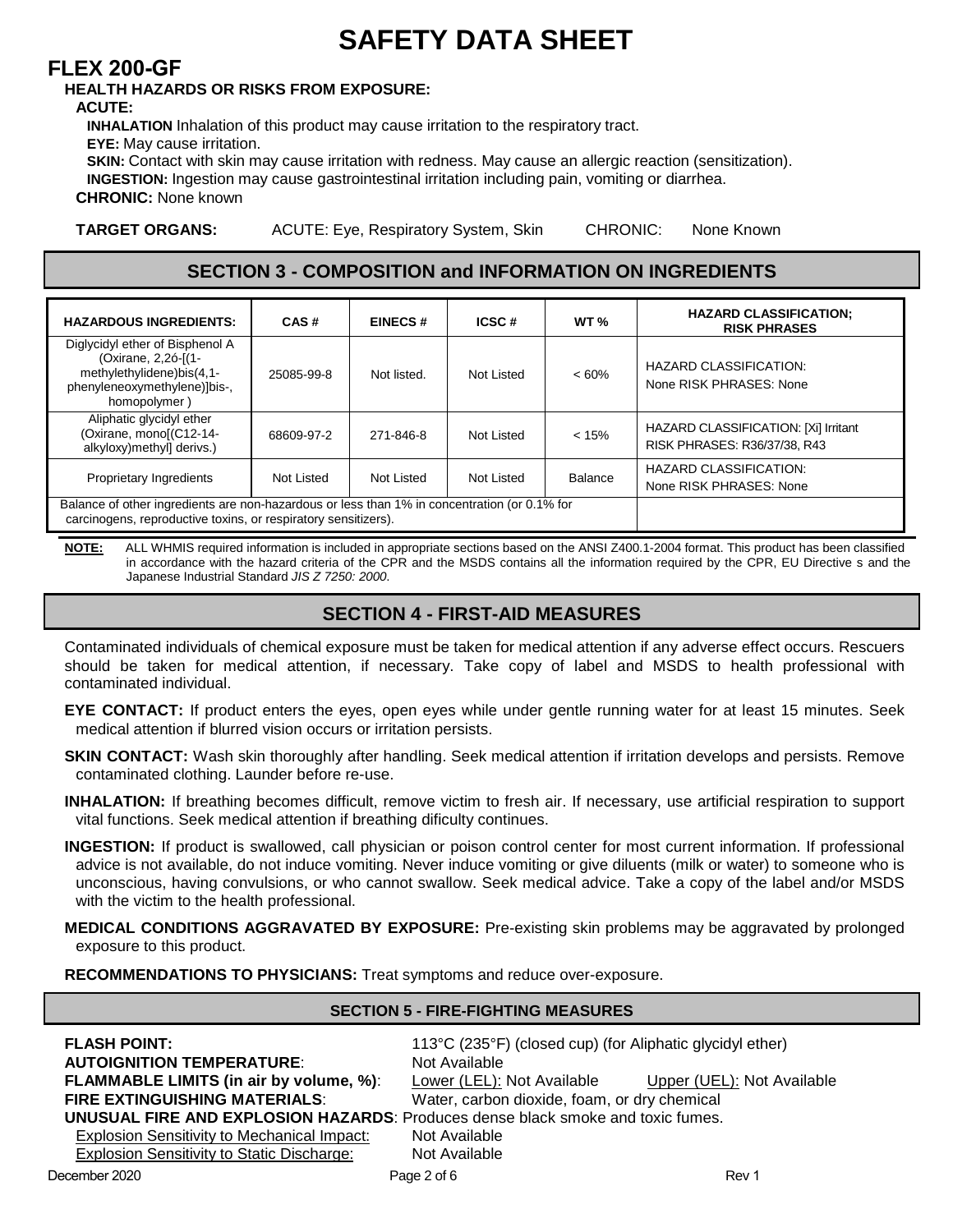# **65:9HM 85H5 G<99H**

**)/(;\*)**

Incipient fire responders should wear eye protection. Structural firefighters must wear Self-Contained Breathing Apparatus and full protective equipment. Isolate materials not yet involved in the fire and protect personnel. Move containers from fire area if this can be done without risk; otherwise, cool with carefully applied water spray. If possible, prevent runoff water from entering storm drains, bodies of water, or other environmentally sensitive areas.



**+UnUfX GWU Y. \$ = Minimal % = Slight & = Moderate ' = Serious ( = Severe \* = Chronic hazard**)

### G97H=CB<sup>++</sup> ! 577=89BH5@F9@95G9A95G1F9G

**GD-@@'5B8'@95?'F9GDCBG9.** Personnel should be trained for spill response operations.

GD=@@G. Contain spill if safe to do so. Prevent entry into drains, sewers, and other waterways. Soak up with an absorbent material and place in an appropriate container for disposal. Dispose of in accordance with applicable Federal, State, and local procedures (see Section 13, Disposal Considerations).

# G97H=CB+'!'<5B8@=B;'UbX'GHCF5;9'

KCF? DF57H=79G 5B8 <M; =9B9 DF57H=79G. As with all chemicals, avoid getting this product ON YOU or IN YOU. Wash thoroughly after handling this product. Do not eat, drink, smoke, or apply cosmetics while handling this product. Avoid breathing vapors/mists/sprays generated by this product. Use in a well-ventilated location. Remove contaminated clothing immediately.

GHCF5; 9' 5B8' < 5B8 @=B; DF57H=79G. Containers of this product must be properly labeled. Store containers in a cool, dry location. Keep container tightly closed when not in use. Store away from incompatible materials.

# G97H=CB', '!'9LDCGIF9'7CBHFC@G'!'D9FGCB5@'DFCH97H=CB'

#### **9LDCGIF9@-A-HG#; I-89@-B9G.**

| 7 \ Y a ]WU`BU a Y`                | 75G.       | $57 :=$ $\leq$ $\frac{1}{16}$ $\leq$ $\frac{1}{2}$ | $CG < 5$ HK 5 |
|------------------------------------|------------|----------------------------------------------------|---------------|
| Diglycidyl ether of<br>Bisphenol A | 25085-99-8 | Not listed.                                        | Not listed.   |
| Aliphatic glycidyl ether           | 68609-97-2 | Not listed.                                        | Not listed.   |
| Proprietary Ingredients            | Not Listed | Not listed.                                        | Not listed.   |

Currently, International exposure limits are not established for the components of this product. Please check with competent authority in each country for the most recent limits in place.

**J9BH=@5H=CB 5B8 9B ; =B99F=B ; 7CBHFC@G.** Use with adequate ventilation to ensure exposure levels are maintained below the limits provided below. Use local exhaust ventilation to control airborne dust. Ensure eyewash/safety shower stations are available near areas where this product is used.

Sect 8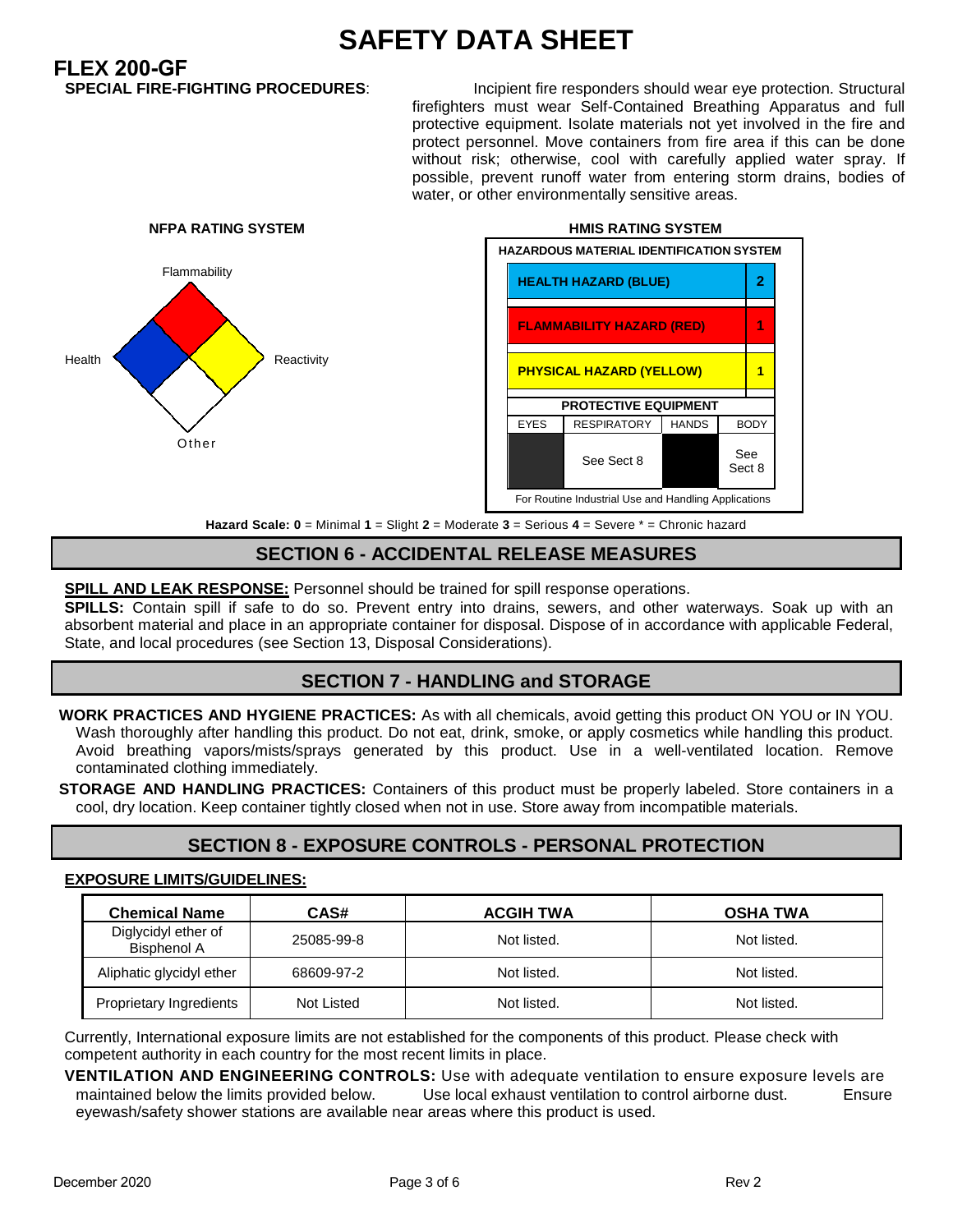# **65:9HM85H5G<99H**

# **)/(;\*)**

*The following information on appropriate Personal Protective Equipment is provided to assist employers in complying*  with OSHA regulations found in 29 CFR Subpart I (beginning at 1910.132) or equivalent standard of Canada, or *standards of EU member states (including EN 149 for respiratory PPE, and EN 166 for face/eye protection), and those of Japan. Please reference applicable regulations and standards for relevant details.*

- F9GD=F5HCFM DFCH97H=CB. Maintain airborne contaminant concentrations below quidelines listed above, if applicable. If necessary, use only respiratory protection authorized in the U.S. Federal OSHA Respiratory Protection Standard (29 CFR 1910.134), equivalent U.S. State standards, Canadian CSA Standard Z94.4-93, the European Standard EN149, or EU member states.
- 9M9 DFCH97H=CB. Splash goggles or safety glasses with side shields recommended.If necessary, refer to U.S. OSHA 29 CFR 1910.133, Canadian Standards, and the European Standard EN166, Australian Standards, or relevant Japanese Standards.

**+\$1'3527(&7,21**Compatible protective gloves recommended. Wash hands after removing gloves. If necessary, refer to U.S. OSHA 29 CFR 1910.138, the European Standard DIN EN 374, the appropriate Standards of Canada, Australian Standards, or relevant Japanese Standards.

**6C8M DFCH97H=CB.** Use body protection appropriate to prevent contact (e.g. lab coat, overalls). If necessary, refer to appropriate Standards of Canada, or appropriate Standards of the EU, Australian Standards, or relevant Japanese Standards.

### G97H=CB-ID<MG=75@UbX7<9A=75@DFCD9FH=9G

 $D < M$ G=75@ GH5H9. 5DD95F5B79'/'C8CF.' C8CF H<F9G<C@8 fiDDAL. **J5DCF DF9GGIF9 fla a < [L'J5DCF'** 89BG=HM<sup>'fi5</sup>=F1%.  $@$ =EI=8<sup>:</sup>89BG=HM **9J5DCF5H=CB F5H9 flb6 i 5W 1 %.**  $6C = 8$ ; DC=BH 17 st. : F99N=B; DC=BH f17 st.  $d <$ .  $G$ **D97=:=7; F5J=HM &\$š7. flK 5H9F 1%; GC@I6=@=HM'=B'K5H9F'flit' JC7.** AC@971@5F K9=:<H **HMD=75@'89BG=HM** 

Liquid Beige/off-white liquid with a slight odor. Not Available Not Available Not Available 1.4 Not Available Not Available 230 °F Not applicable Not Available Insoluble None Not Available 1.4

### G97H=CB`%\$`!`GH56=@=HM`UbX`F957H=J=HM`

**GH56=@=HM. Product is stable** 

897CADCG-H<sub>F</sub>CB DFC8 I 7HG. When heated to decomposition this product produces Oxides of carbon (COx), and fumes.

A 5H9F=5@G'K=H<'K<=7<'GI6GH5B79'=G'=B7CAD5H=6@9.'Strong acids, strong oxidizers.'  $-$ **5N5F8CIGDC@MA9F=N5H=CB. Will not occur.** 

7CB8:H:CBG'HC'5JC:8. Heat, flame, and strong oxidizing agents.

# G97H=CB'%%'!'HCL=7C@C:=75@'=B:CFA5H=CB'

**HCL=7=HM 8 5H5.** Toxicity data is available for CAS# 68609-97-2 of this product: <sub>LD50</sub> Oral, Rat = 17100 mg/kg

**GIGD97H98 75B79F 5; 9BH.** None of the ingredients are found on the following lists: FEDERAL OSHA Z LIST, NTP, CAL/OSHA, IARC and therefore is not considered to be, nor suspected to be a cancer-causing agent by these agencies.

**FF-H5B7M C: DFC817H.** Contact with this product can be irritating to exposed skin, eyes and respiratory system.

**69BG-H-N5H-CB C: DFC8 I 7H.** This product may be considered a sensitizer causing allergic reaction.

**F9DFC8 I 7H=J9'HCL=7=HM'=B: CFA 5H=CB. No information concerning the effects of this product and its** components on the human reproductive system.

### G97H=CB`%&`!`97C@C;=75@`=B:CFA5H=CB`

 $5@$  KCF? DF57H=79G AIGH 69 5=A98 5H 9@=A=B5H=B; 9BJ=FCBA9BH5@ **7 CBH5A:B5H:CB"9BJ:FCBA9BH5@'GH56:@:HM.'No Data available at this time.'**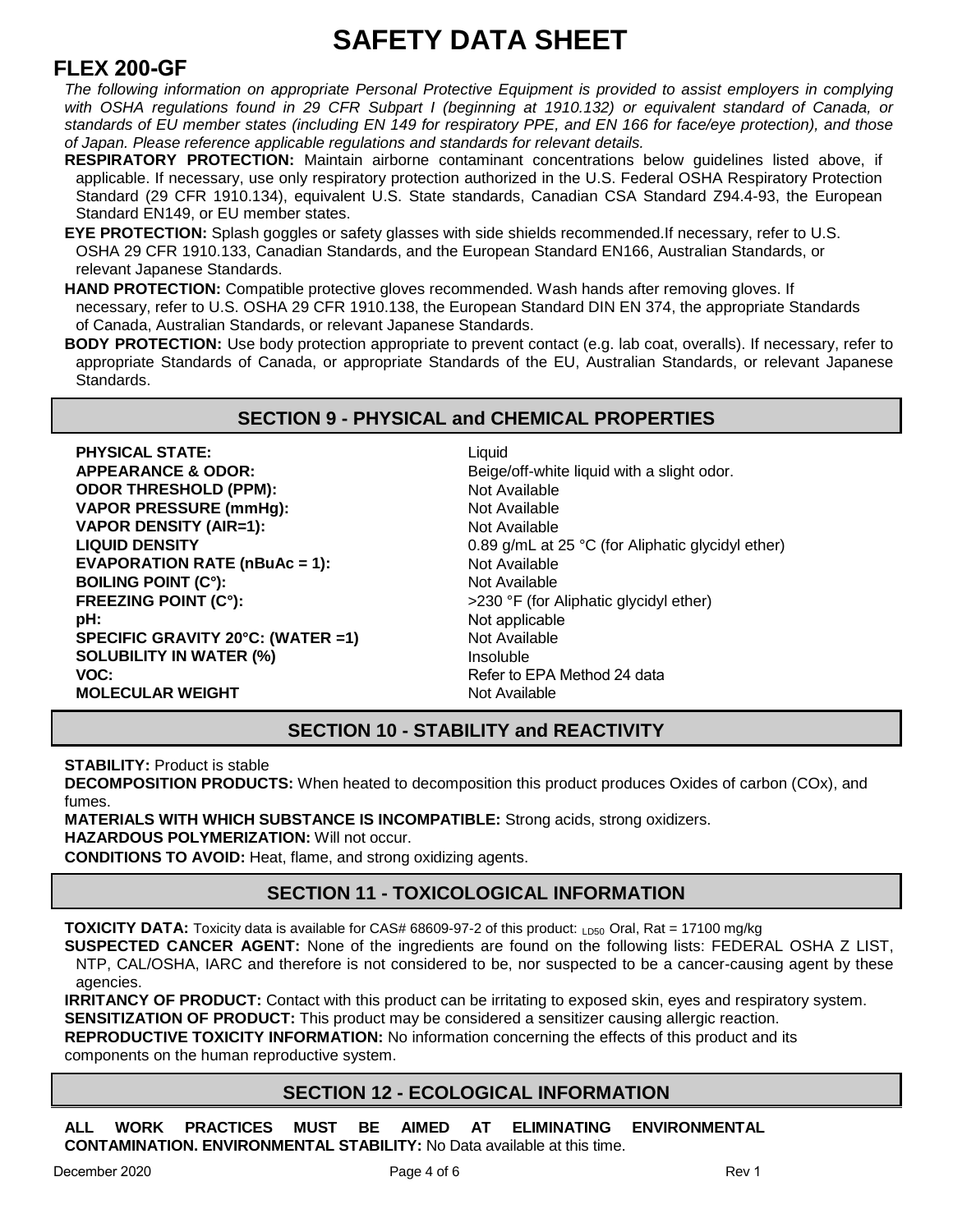# **65:9HM85H5G<99H**

### **)/(;\*)**

9:: 97H C: A 5H9F=5@ CB D@ 5BHG cf 5B=A 5@G. No evidence is currently available on this product's effects on plants or animals.

9:: 97H'C: 7<9A=75@'CB'5E I 5H=7'@=: 9. Ecotoxicity data is available for CAS# 68609-97-2 of this product: Fish 96hr  $_{LC50}$ , 0.00308 mg/l.

### G97H=CB'%'!'8=GDCG5@'7CBG=89F5H=CBG'

**DF9D5F=B; K5GH9G: : CF 8=GDCG5@.** Waste disposal must be in accordance with appropriate Federal, State, and local regulations, those of Canada, Australia, EU Member States and Japan.

### G97H=CB'%('!'HF5BGDCFH5H=CB'=B:CFA5H=CB'

### **1G'8CH/'=5H5/'=AC/'58F.**

 $H < 6$  DFC8 17H  $-G < 5N5$  F8C 1G 5G 89: B98 6M (-7: F -4&"%\$% 6M H < 9 1 G" 89D5 FHA 9BH C: **HF5BGDCFH5H=CB"** 

**DFCD9F G<= DD=B; B5A9. Non-Regulated Material** 

 $\leq$ 5N5F8'7@5GG'BIA69F'UbX'89G7F=DH=CB. None'

**1B:-89BH-:-75H-CBBIA69F.NA** 

**D57?=B; ; FCID. NA'** 

8 CH 0 5 6 9 @ figt F 9 E 1 = F 9 8 . NA

BCFH<'5A9F=75B'9A9F;9B7M'F9GDCBG9';1=896CC?'BIA69F'f&\$\$(*L*.'NA'

A 5F=B9 DC@0 I H5BH. None of the ingredients are classified by the DOT as a Marine Pollutant (as defined by 49<sup>-</sup> CFR 172.101, Appendix B)

U.S. DEPARTMENT OF TRANSPORTATION (DOT) SHIPPING REGULATIONS:

This product is not classified as dangerous goods, per U.S. DOT regulations, under 49 CFR 172.101.

TRANSPORT CANADA, TRANSPORTATION OF DANGEROUS GOODS REGULATIONS:

This product is not classified as Dangerous Goods, per regulations of Transport Canada.

INTERNATIONAL AIR TRANSPORT ASSOCIATION (IATA):

This product is not classified as Dangerous Goods, by rules of IATA:

INTERNATIONAL MARITIME ORGANIZATION (IMO) DESIGNATION:

This product is not classified as Dangerous Goods by the International Maritime Organization.

EUROPEAN AGREEMENT CONCERNING THE INTERNATIONAL CARRIAGE OF DANGEROUS GOODS BY ROAD (ADR):

This product is not classified by the United Nations Economic Commission for Europe to be dangerous goods.

# **6(&7,215(\*8/\$725<,1)250\$7,21**

### **1B:H98 GH5H9G F9; 1@5H:CBG**

**G5F5 F9DCFH-B: F9E I-F9A9BHG.** This product is subject to the reporting requirements of Sections 302, 304 and 313 of Title III of the Superfund Amendments and Reauthorization Act., as follows: None

**HG75.** All components in this product are listed on the US Toxic Substances Control Act (TSCA) chemical inventory. **65F5** '%%#'%&.

Chronic Health: No Fire: No Reactivity: No Health:

**866 TG'G5F5 H<F9G<C@8 D@5BB=B; EI5BH-HM.** There are no specific Threshold Planning Quantities for this product. The default Federal MSDS submission and inventory requirement filing threshold of 10,000 lb (4,540 kg) may apply, per 40 CFR 370.20.

**1"G"79F7@5`F9DCFH56@9`E15BH=HM`fIFEL. None`** 

**7095B K 5H9F 57H.** This product is not listed as a priority pollutant under the CWA.

GH5H9 F9; I @5H=CBG.CAS# 68609-97-2 is listed on the following state right to know lists: Pennsylvania, Massachusetts, and New Jersey.

75@=:CFB=5 G5:9 8F=B?=B; K5H9F 5B8 HCL=7 9B:CF79A9BH 57H flDFCDCG=H=CB \*)L. None of the ingredients are on the California Proposition 65 lists.

#### 75B58=5BF9; 105H=CBG.

75B58=5B`8G@#B8G@`=BJ9BHCFM`GH5HIG.All of the components of this product are on the DSL Inventory **75B58=5B 9BJ=FCBA9BH5@ DFCH97H=CB 57H 179D5L DF=CF=H=9G GI 6GH5B79G @=GHG. No component of** this product is on the CEPA First Priorities Substance Lists.